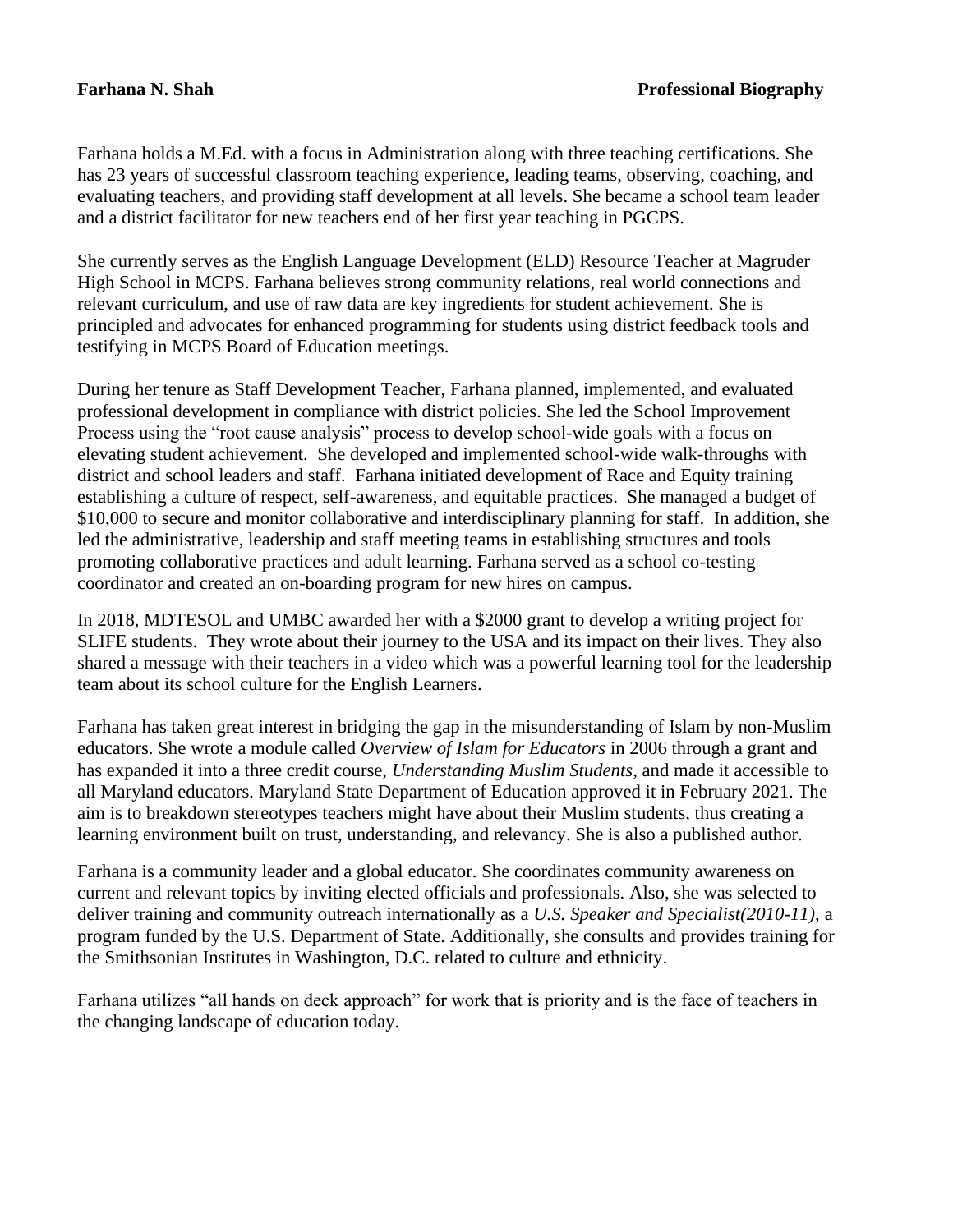# **Farhana N. Shah**

#### **EDUCATION**

| M. Ed (Focus in Administration/Supervision) |      | 1998 Loyola College, MD   |
|---------------------------------------------|------|---------------------------|
| B.A. in Elementary Education                | 1989 | Penn State University, PA |

#### **CERTIFICATIONS**

- Maryland: Administration I ; English Speakers of Other Languages; and General Education K-8
- Pennsylvania: Elementary Education

#### **PROFESSIONAL EXPERIENCE**

**English Language Development (ELD) Resource Teacher:** Col. Z. Magruder High School (MCPS) July 2021-Present 5939 Muncaster Mill Road, Rockville, Maryland 20855 Supervisor: Dr. Leroy Evans

Provide leadership and support to ELD department, collaborate with supervisors and colleagues on instructional issues, serve as a liaison to ESOL office to ensure federal/state mandates are understood and implemented at school level. Liaise with parent and school community for English Learner (EL) success and ELD programs.

#### *Other Responsibilities:*

- Liaison: Collaborate with the School Testing Coordinator (STC) to plan and administer WIDA ACCESS for ELLs. Collaborate with appropriate staff to support the acculturation process and social and emotional adjustment to school life and advise students on post-secondary school planning and college application process. Participate in parent conferences.
- **Instructional Leadership:** Build cohesive interpersonal relationships with department. Collaborate with teachers, administration and counselors in placement and scheduling of ELs. Interpret student data to identify instructional needs and modifications to program. Convene ELD department meetings. Collaborate with teachers about performance of ELs in Mainstream classes. Create classroom coverage plans in emergency situations.
- **Program and Teacher Growth and Development:** Assist with hiring prospective teachers for department in collaboration with administration. Observe teachers formally and informally and conduct pre- and post-observation conferences. Collaborate with Staff Development Teacher (SDT) and content resource teachers to plan and deliver professional development (PD) to support the implementation of effective strategies for ELs in content courses.

**ESOL Programs and World Languages Content Specialist:** White Oak Middle School (MCPS) August 2016-2021 12201 New Hampshire, Silver Spring, Maryland 20904 Supervisor: Virginia de los Santos

Collaborated with staff to identify and analyze student needs and resource requirements for instruction. Assessed procedures, curricula, instructional methods, for effectiveness and improvements.

## *Other Responsibilities:*

- Taught ELs rigorous, Common Core aligned curriculum. Supported students during lunch and after school with academics.
- Supervised and coached ESOL Programs and World Languages teachers and delivered engaging PD.
- Collaborated and consulted with district specialists to support students and teachers in the building.
- Actively participated in monthly Principal's department meetings, presented data on evidence of learning of ELs.

| <b>Staff Development Teacher: Newport Mill Middle School (MCPS)</b> | July 2008-Julay 2017         |
|---------------------------------------------------------------------|------------------------------|
| 11311 Newport Mil Road, Kensington, Maryland 20895                  | Supervisor: Panagiota Tsonis |

Coordinated PD programs in compliance with district initiatives. Collaborated with multidisciplinary teams to identify and analyze school needs for instructional programs. Evaluated procedures and instructional methods for effectiveness. *Other Responsibilities:*

- Collaborated and provided structures and processes that promoted effective communication and culture of respect.
- Developed capture tool to monitor instructional focus data and provided specialized PD.
- Coordinated and facilitated Professional Learning Community Institute retreats with leaders to develop and refine vision of high standards of teaching and learning. Managed \$10,000 grant to enhance instruction for selected staff members.
- Coordinated and implemented testing protocols as a co-STC for state and district mandated assessments.
- Interviewed candidates for professional positions, ensuring highest qualified candidates are selected.
- Created and delivered onboarding program for new teachers and staff.
- Led Root Cause Analysis process with leaders and community stakeholders to develop School Improvement Plan (SIP).
- Collected and analyzed feedback about programs and presented reports to summarize findings to Administration.
- Engaged in coaching and reflective dialogues with teachers to increase student achievement. Created and supported growth plans for underperforming teachers. Coached and monitored new ELD teacher.
- Designed Diversity trainings with district leaders to develop self-awareness and implement equitable practices.
- Supervised college interns to foster mentorship. Monitored initial placement and assured hands-on experience.
- Designed and taught English courses. Advisor, Student Government Association.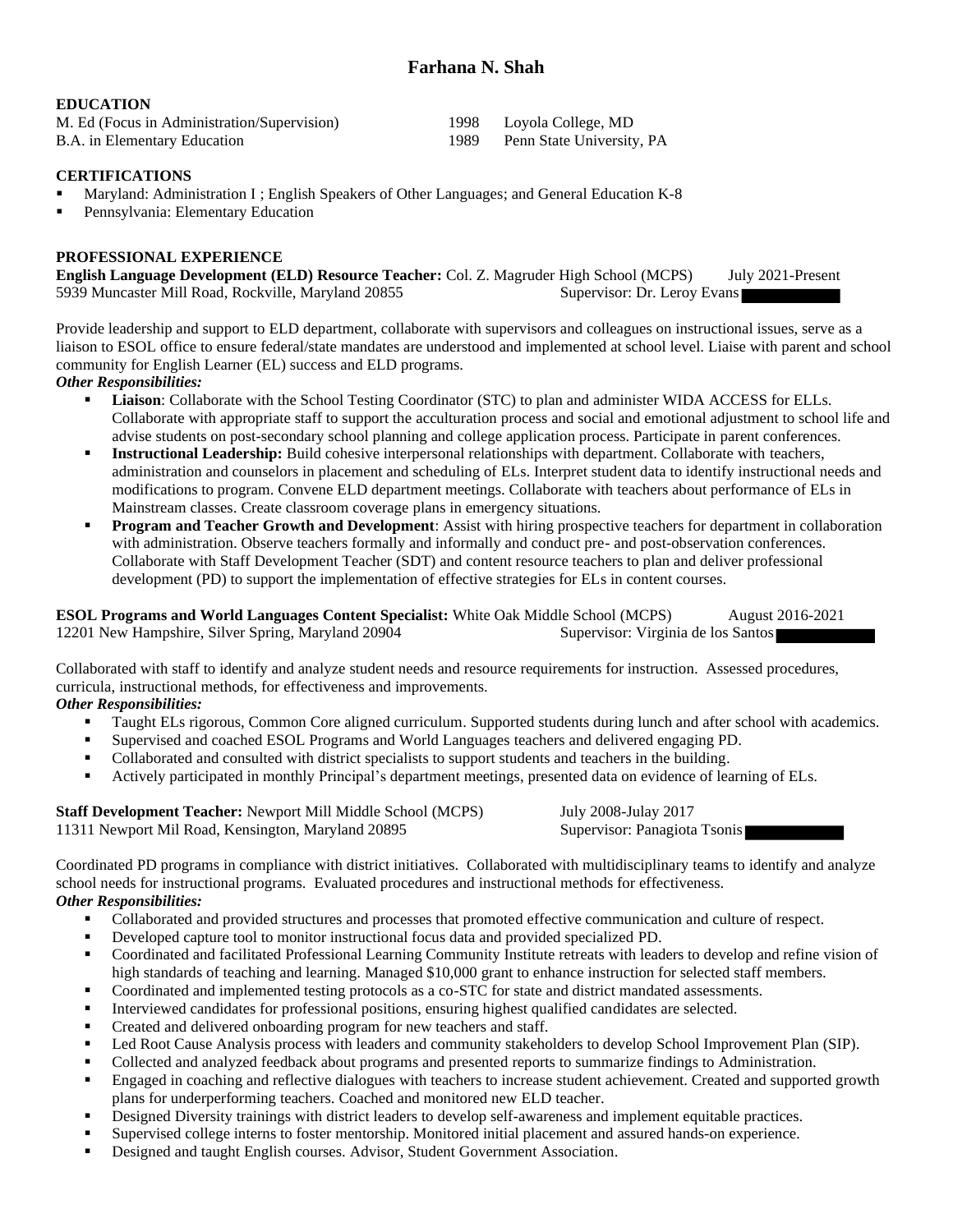# **Farhana N. Shah Page 2**

#### **Teacher and Team Leader** MCPS August 2003-July 2008

(W.T. Page Elementary and Briggs Chaney Middle School) 850 Hungerford Drive, Rockville, Maryland 20850 Supervisors: Kimberly Johnson /Debra Berner

Key member of the leadership team. Designed general education courses and integrated new technology into curriculum. Monitored and managed student performance and established excellent relationships with students, parents, and key stakeholders.

#### *Other Responsibilities:*

- Taught English to 150 middle school students (2005-2008) and all subjects to 30 elementary students (2003-2005).
- Collaborated with school staff to ensure a smooth transition for all students and managed school orientation activities.
- Established connections with curriculum by inviting professionals for real-world experiences for students.
- Coordinated Student Service Learning. Reorganized Student Government Organization to help understand role of U.S. citizen.

## **Educational Marketing Consultant: ISL Software Corporation September 1996-August 2003**

1102 Gresham Road, Silver Spring, Maryland 20904 Supervisor: Amir Jafri

Increased annual revenue by 5%. Developed and implemented marketing plans and professional relations with key stakeholders. Managed annual operations budget and prepared financial documents. Recruited, trained, and mentored a sales team of twelve. Developed database of over 200 customers; built contracts with academic libraries. Evaluated and recommended updates to educational software, procedural and training manuals

| <b>Teacher and Team Leader:</b> Oxon Hill Elementary (PGCPS) | July 1990-July 1994           |
|--------------------------------------------------------------|-------------------------------|
| 7701 Livingston Road, Oxon Hill, Maryland 20745              | Supervisor: Thomas Schussler. |

Designed and implemented instruction for grades 4-5. Served as Team Leader and district facilitator for new teachers.

#### *Other Responsibilities:*

- Acting Test Coordinator for Maryland State Assessment and other school assessment tests.
- Supported graduate program students from prestigious universities (i.e., Johns Hopkins) as a Mentor Teacher.

#### **SELECTED LEADERSHIP ROLES**

- Consultant and presenter: Smithsonian Institutes (2019-present); conference presenter: NJEA, ASCD, MDTEOL, and MSTA (2006-present)
- MCPS Board of Education Testimony for ELD Programs, 2019 and 2022
- Educator, Institute of Social Policy and Understanding (2022, in process)
- Board Member and Secondary Committee/PD co-Chair, Maryland TESOL
- U.S. Department of State Coordinator and Scholarship Evaluator for American Councils for International Education (2012-2017)
- U.S. State Department Project (*U.S. Speaker and Specialist*, 2010-2011**):** designed and delivered trainings for educators in Nepal. Presented at TESOL International Conference. Facilitated U.S. Department of State created language project. Keynote Speaker for university students in Thailand.
- Appointed Member of the Montgomery County Library Board by County Executive, (2001-2002)

## **AWARDS/PUBLICATIONS**

- Writer and instructor, course approved by MSDE, *Understanding Muslim Students*, 2021-Present
- Peer Reviewer, Corwin Publishing, 2019-Present
- Author, articles/short story, Mirror in the Veil (2019), filmed in ASCD DVD, *Sights and Sounds of Equitable Practices* (2011)
- Recipient, MDTESOL Profession Development Grant, 2018; collaborated with UMBC to coordinate ESL projects, 2017-2019
- Nomination, Dr. Marion Greenblatt Award for Master Teachers who inspire students, 2003

## **PROFESSIONAL DEVELOPMENT / SPECIALIZED TRAINING**

- Data-Driven Action Research, Johns Hopkins University, 2011; Facilitative Leadership; district trainings (30 credits beyond Masters), 2005-present
- Certificate of Completion in Project Management, University of Maryland Baltimore County, 2012
- Observing and Analyzing Teaching Iⅈ Skillful Teacher I&II, University of Fitchburg, 2008-2011

**LANGUAGES:** English- Native**;** Urdu and Hindi – Fluent**;** Arabic – Emerging

**MEMBERSHIPS:** Association of Supervision for Curriculum and Development (ASCD), National Education Association, Montgomery County Education Association, MDTESOL, local charities and communities, school PTA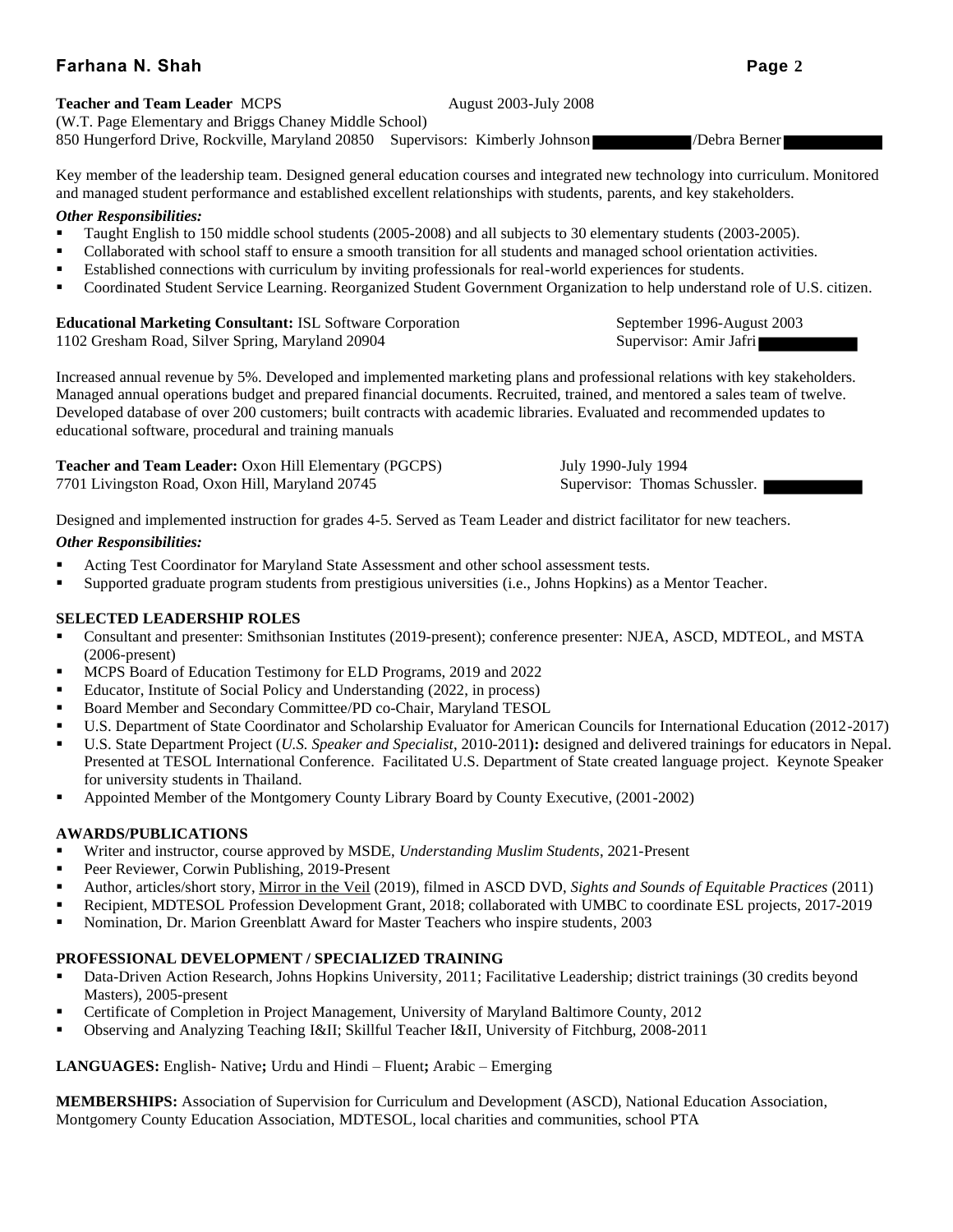## **Farhana N. Shah Personal Statement**

I am the face of the changing landscape in education which is why I am seeking to represent educators in Maryland as the Teacher Member of State Board of Education for 2022.

My experience of over 20 years of successful classroom teaching, commitment to high expectations and success for all students, educational leadership experience within diverse communities, strong interpersonal skills, and excellent communication and data analysis skills in alignment with the mission and vision of the State Board of Education have prepared me to take on this extraordinary role.

I engage students through relevant, rigorous curriculum. I earned nomination for Dr. Marion Greenblatt for Master Teacher who Inspires by the school's Parent Teacher Association in collaboration with the Principal (2003). In my middle school teacher experience, I worked with English Learners. I realized the importance of telling personal narratives, and through a \$2000 grant from MDTESOL and UMBC, I facilitated an extended day writing project. The stories combined with a video message to teachers, became powerful data for the leadership team to reflect on its culture in treatment of its English Learners. I developed data monitoring and instructional planning tools approved and encouraged for school-wide use by my middle school principals.

As the Staff Development Teacher, I led the school leadership team in establishing district initiatives, creating a mission and vision statement, and implementing school-wide policies and regulations for staff and student. I designed and managed difficult staff trainings, addressing race and equity for a diverse group and initiating co-teaching trainings using a \$10,000 grant I obtained. I developed meaningful team structures and a culture of respect within the school leadership team, thus, creating a safe and balanced environment for everyone. I believe this was successful because I was comfortable with myself and well-recognized by my peers.

In order to bridge the gap in the misunderstanding of Islam by non-Muslim educators, I wrote a module called *Overview of Islam for Educators* in 2006 through a grant and expanded it into a course, *Understanding Muslim Students*, now accessible to Maryland educators. Maryland State Department of Education approved it in February 2021. The aim is to breakdown stereotypes teachers might have about their Muslim students, to create an environment of trust and understanding. Additionally, I am working with the Smithsonian Institute to design and deliver trainings on Islam in Africa series.

I was selected as *U.S. Speaker and Specialist* (2011), program funded by U.S. Department of State to provide personalized and structured teacher workshops on enhancing instruction and leadership skill in Nepal. I engaged with high school students about volunteerism and American culture. More than 300 individuals were impacted through this program.

We are living in a time of when 'business is not as usual'. Critical issues we must resolve include teacher retention, mental health, pandemic recovery to name a few. If elected as the Teacher Member, I will be the voice of ALL Maryland educators and enact needed changes because our students cannot wait.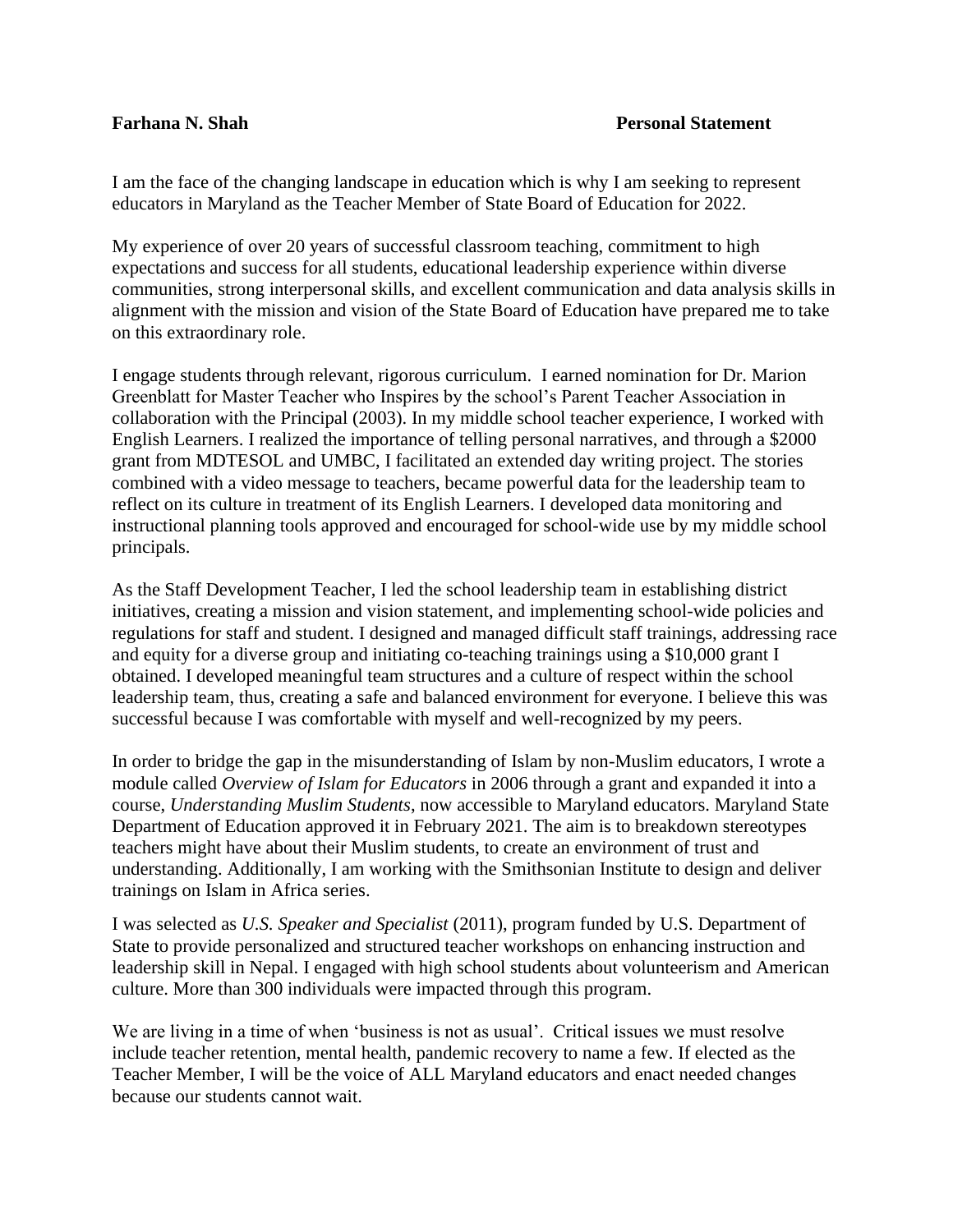

 5939 Muncaster Mill Road, MD 20855 January 27th, 2022 Col. Z. Magruder High School

Dear Maryland State Board of Education,

 It is my pleasure to recommend Ms. Farhana Shah to become the Maryland State Board of Education's Teacher Member. I have been Ms. Shah's supervising administrator at Magruder High School for one year during the 2021- 2022 school year and have maintained a relationship with her as a leader and friend.

 While Ms. Shah's title is English Language Development (ELD) Resource Teacher (RT), the title does not accurately describe her actual contributions to the ELD department, nor to Magruder High School community. She is the glue that holds all of the activities of the department together, she is the face of an advocate for the English Language Learner (ELL) students within our community and is the reason why each and every one of our ELLs is aware of their goals, scores, and aspirations. She never fails to stay on top of and inform our community of WIDA ACCESS test administration, ELD curriculum changes, and professional development opportunities through planning, implementation, and follow-up. Ms. Shah is, without a doubt, an effective contributor to the ELD department's success. She enthusiastically takes over additional responsibilities as they become available and has handled each new role assigned to her with grace and professionalism. To add, she has flexibly handled different roles within the Magruder's Instructional Leadership Team (ILT) over the past year and has proved to be a self- starter. Overall, Ms. Shah is a self-motivated and committed leader within the Magruder High School community, especially when it comes to leading our English Language Development, as well as helping implement Targeted School Improvement (TSI) efforts and our school's School Improvement Plan (SIP).

 Furthermore, Ms. Shah is not new to the responsibilities of being a team member of the Maryland State Board of Education. In fact, Ms. Shah addressed Montgomery County Public School's Board of Education in January of 2022 through testimony, where she made her case as to why English Language Learners deserve more equitable support in our school system. All in all, she exemplifies the board's mission to provide leadership, set policy, and advocate for continuous improvement of Maryland's educational system.

 On top of all of these responsibilities, Ms. Shah has previously served as a lecturer on Literacy and Civics for local immigrant adults through Montgomery College, has served in Staff Development and Team Leader capacities within Montgomery County Public Schools (MCPS), and currently facilitates a MCPS Professional Development course titled "Understanding Muslim Students," which she independently developed and is geared towards school or district staff seeking to become more knowledgeable about their Muslim students. Needless to say, Ms. Shah deserves this position and would be an asset to our State Board of Education. Do not hesitate to contact me with any questions about this exemplary educator and equity warrior.

Sincerely,

 Assistant Principal, Magruder High School Dr. Sofia Vega-Ormeno, Ed.D.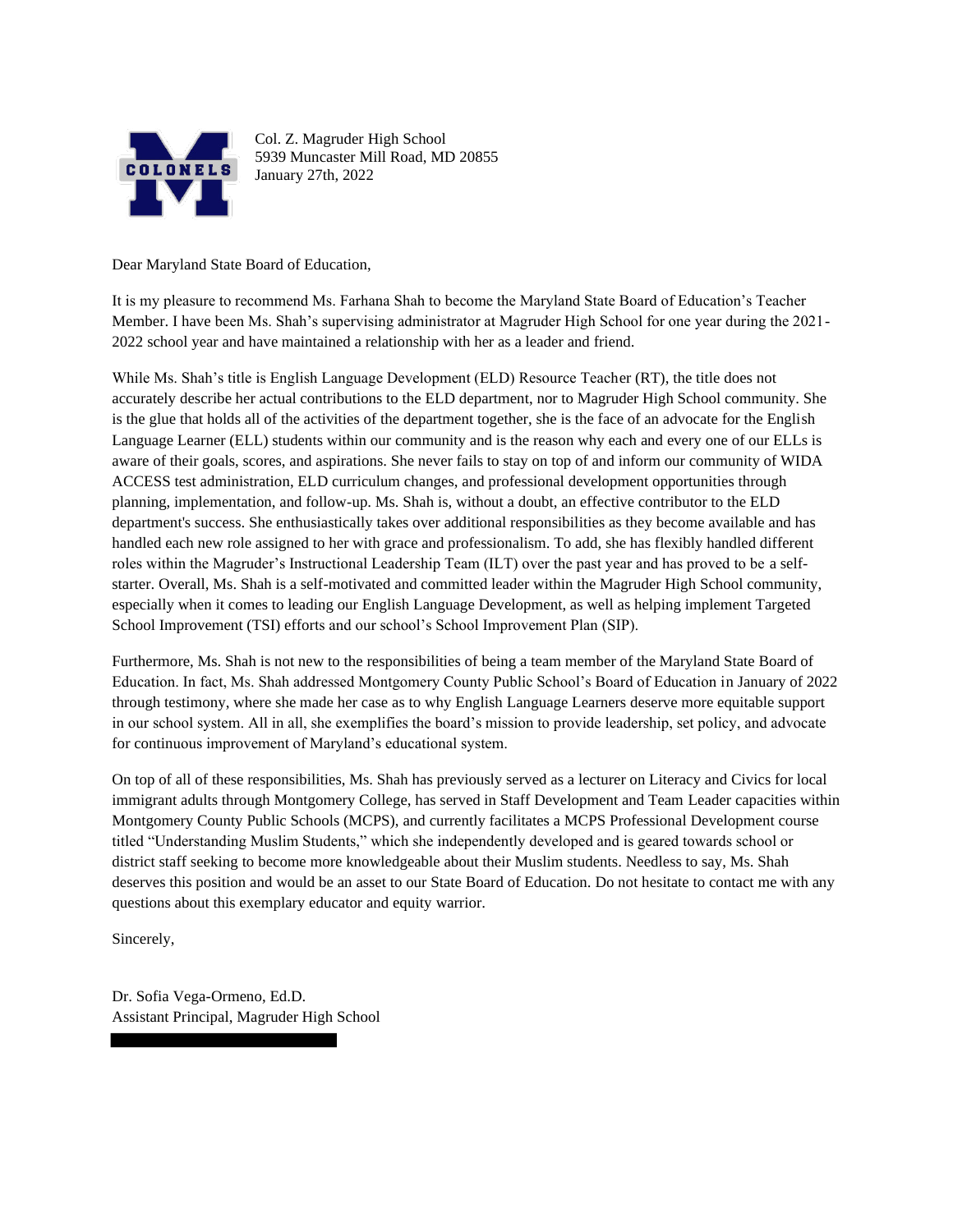Mr. Mohammad Choudhury State Superintendent Maryland State Board of Education

RE: Farhana N. Shah/ The State Board of Education For a Teacher Member

Dear Mr. Choudhury,

As a parent it gives me great pleasure to recommend and endorse Ms. Farhana N. Shah for the position of Teacher Member of the State Board of Education, Maryland.

I came to know Ms. Shah when she was a teacher at the William Tyler Page Elementary School, Silver Spring, Maryland. My son was studying at this public elementary school of Montgomery County Public School System. I had frequent interactions with Ms. Shah regarding the education of my son. She provided high-quality education to my son as well other students of diverse background. She worked hard for the academic success of all students while keeping in mind students' physical, mental, social, and emotional well-being. She laid strong educational foundation for the students and inspire them so they can realize their potentials for higher studies and become successful leaders and/or professionals to contribute positively to the society. She promoted a safe, healthy, and cordial environment for learning and teaching of all the students and answered all the questions to the parents so young parents don't have anxiety regarding education of their kids and well-being.

I have also observed her volunteer work at the Community center. As a leader of the community, she has invited teachers, administrators, and elected officials of Montgomery County and State of Maryland to bridge the gap between officials and the community members regarding transparent communication, partnerships and availing potential opportunities for the success of students and parents.

In light of Ms. Shah strong academic background, leadership skills, superb oral communication skills, and receiving several awards of excellence, I find her extremely competent and quite articulate.

In summary, Ms. Shah is an outstanding individual, competent, intelligent, creative, and affable. Given her extraordinary level of competence, dedication, and commitment to excellence in teaching, mentoring, research, diversity, students/parents care and overall educational professionalism, I would highly recommend her for the position of a Teacher Member of the State Board of Education, Maryland. I hope that she will continue to progress and advance within the world class Maryland educational system.

If I may be of any further assistance, please do not hesitate to contact me.

Sincerely,

Khalid Masood, Ph.D.